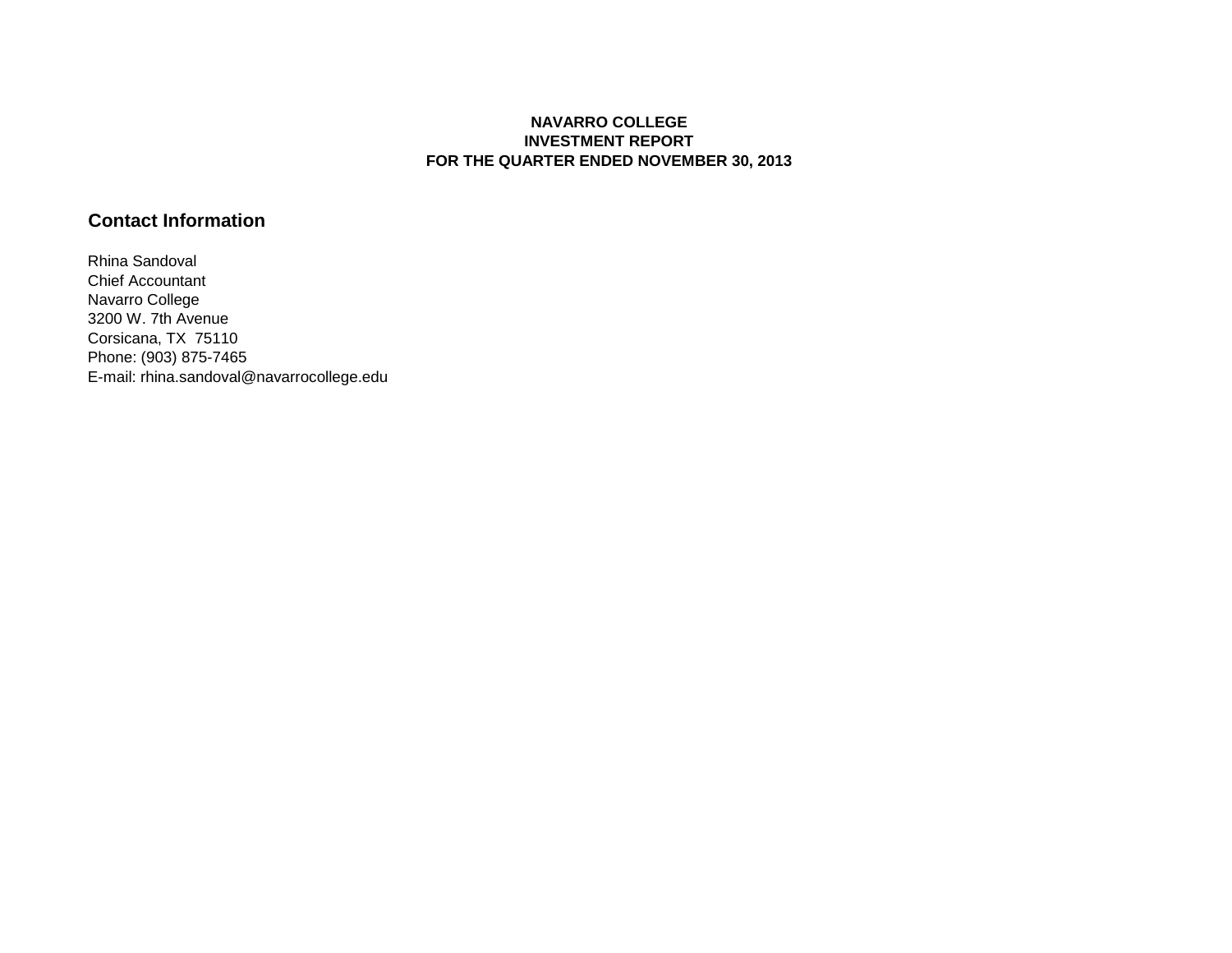### **NAVARRO COLLEGE INVESTMENT REPORT FOR THE QUARTER ENDED NOVEMBER 30, 2013**

| <b>TYPE OF INVESTMENT</b>                                                                          |          | <b>BEGINNING</b><br><b>BOOK VALUE</b><br>08/31/13 | <b>ADDITIONS/</b><br><b>CHANGES</b><br><b>FOR PERIOD</b> | <b>ENDING</b><br><b>BOOK VALUE</b><br>11/30/13 | <b>BEGINNING</b><br><b>MARKET VALUE</b><br>08/31/13 |      | <b>ENDING</b><br><b>MARKET VALUE</b><br>11/30/13 |
|----------------------------------------------------------------------------------------------------|----------|---------------------------------------------------|----------------------------------------------------------|------------------------------------------------|-----------------------------------------------------|------|--------------------------------------------------|
| <b>Certificates of Deposit</b>                                                                     |          |                                                   |                                                          |                                                |                                                     |      |                                                  |
| Prosperity Bank - CD #730010576 (E&G)<br>Due 04/26/2014 @ 0.400% Rate<br>Purchased 10/26/2012      |          | 500,000.00                                        |                                                          | 500,000.00                                     | 500,197.26                                          |      | 500,197.26                                       |
| Prosperity Bank - CD #730010577 (E&G)<br>Due 10/26/2014 @ 0.500% Rate<br>Purchased 10/26/2012      |          | 500,000.00                                        |                                                          | 500,000.00                                     | 500,246.58                                          |      | 500,246.58                                       |
| City National Bank - CD #3006358430 (E&G)<br>Due 11/07/2014 @ 1.050% Rate<br>Purchased 03/07/2013  |          | 250,000.00                                        |                                                          | 250,000.00                                     | 251,272.95                                          |      | 251,927.40                                       |
| State Farm - CD #3055051959 (E&G)<br>Due 06/11/2014 @ .950% Rate<br>Purchased 03/11/2013           |          | 150,000.00                                        |                                                          | 150,000.00                                     | 150,598.51                                          |      | 150,959.55                                       |
| State Farm - CD#1019063147 (Aux)<br>Due 07/01/2014 @ .3100% Rate<br>Purchased 07/01/2013           |          | 100,000.00                                        |                                                          | 100,000.00                                     | 100,653.13                                          |      | 100,730.95                                       |
| First Bank & Trust Co. - CD #5007088 (E&G)<br>Due 03/08/2014 @ 1.250% Rate<br>Purchased 09/08/2013 |          |                                                   | 145,000.00                                               | 145,000.00                                     |                                                     |      | 145,412.16                                       |
| First Bank & Trust Co. - CD #5006220 (E&G)<br>Due 10/18/2014 @0.750% Rate<br>Purchased 10/18/2013  |          |                                                   | 100,000.00                                               | 100,000.00                                     |                                                     |      | 100,088.36                                       |
| First Bank & Trust Co. - CD #5006220 (E&G)<br>Due 10/18/2013 @1.250% Rate<br>Purchased 10/18/2012  |          | 100,000.00                                        | (100,000.00)                                             |                                                | 101,085.62                                          |      |                                                  |
| Prosperity Bank - CD #730010575 (E&G)<br>Due 10/26/2013 @ 0.350% Rate<br>Purchased 10/26/2012      |          | 500,000.00                                        | (500,000.00)                                             |                                                | 500,172.60                                          |      |                                                  |
| First Bank & Trust Co. - CD #5007088 (E&G)<br>Due 09/08/2013 @ 0.750% Rate<br>Purchased 03/07/2013 |          | 145,000.00                                        | (145,000.00)                                             |                                                | 145,527.36                                          |      |                                                  |
|                                                                                                    | Subtotal | \$<br>2,245,000.00                                | \$<br>$(500,000.00)$ \$                                  | 1,745,000.00                                   | \$<br>2,249,754.01                                  | - \$ | 1,749,562.26                                     |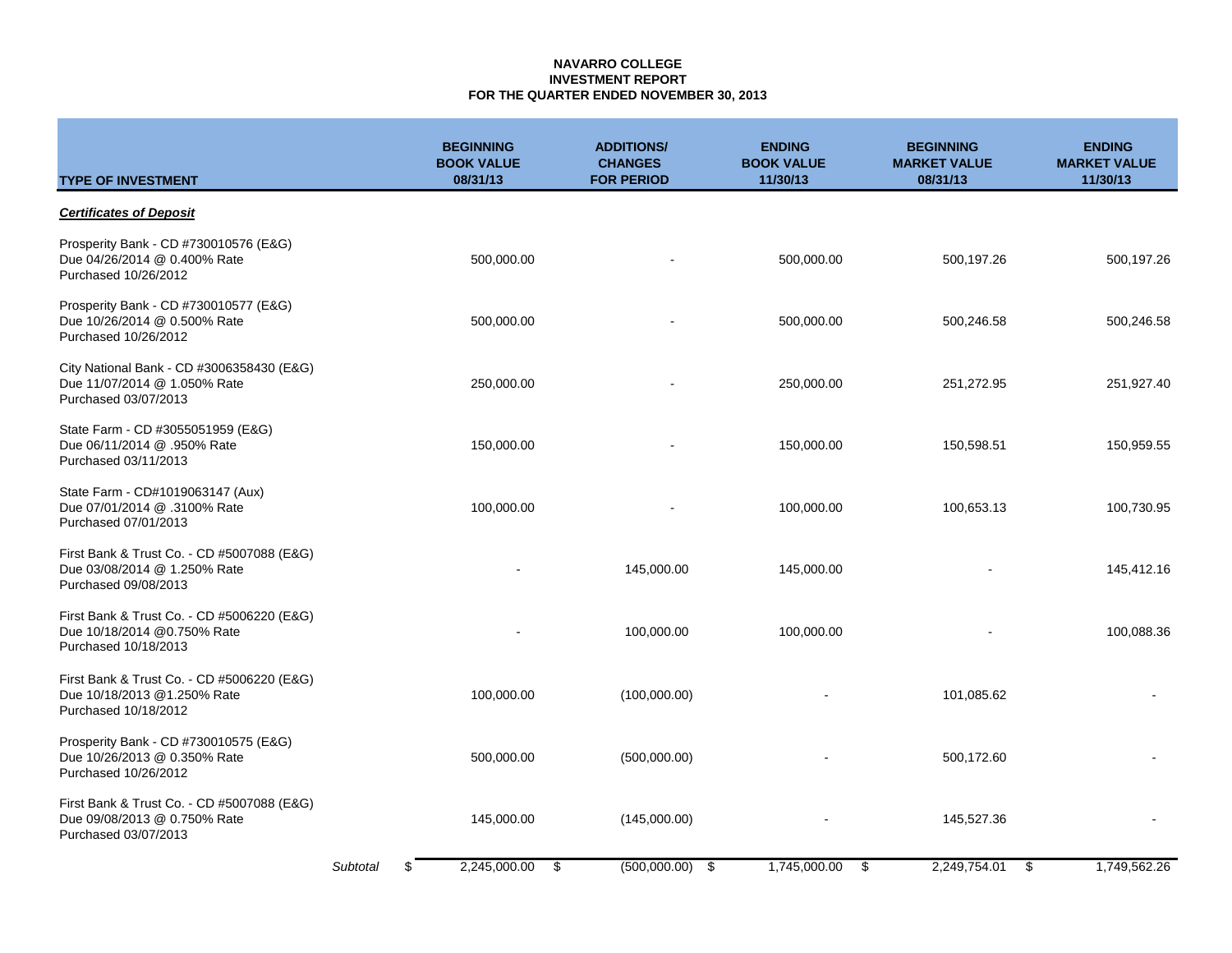### **NAVARRO COLLEGE INVESTMENT REPORT FOR THE QUARTER ENDED NOVEMBER 30, 2013**

| <b>TYPE OF INVESTMENT</b>                |              | <b>BEGINNING</b><br><b>BOOK VALUE</b><br>08/31/13 |    | <b>ADDITIONS/</b><br><b>CHANGES</b><br><b>FOR PERIOD</b> | <b>ENDING</b><br><b>BOOK VALUE</b><br>11/30/13 |      | <b>BEGINNING</b><br><b>MARKET VALUE</b><br>08/31/13 |    | <b>ENDING</b><br><b>MARKET VALUE</b><br>11/30/13 |
|------------------------------------------|--------------|---------------------------------------------------|----|----------------------------------------------------------|------------------------------------------------|------|-----------------------------------------------------|----|--------------------------------------------------|
|                                          |              |                                                   |    |                                                          |                                                |      |                                                     |    |                                                  |
| <b>U.S. Government Agency Securities</b> |              |                                                   |    |                                                          |                                                |      |                                                     |    |                                                  |
|                                          | Subtotal     | $\blacksquare$<br>0.00                            | S  | $\sim$<br>$\sim$                                         | $\sim$<br>0.00                                 | . ა  | $\sim$<br>0.00                                      | ъ. | $\sim$<br>0.00                                   |
|                                          | <b>TOTAL</b> | 2,245,000.00                                      | \$ | $(500,000.00)$ \$                                        | 1,745,000.00                                   | - \$ | 2,249,754.01                                        | \$ | 1,749,562.26                                     |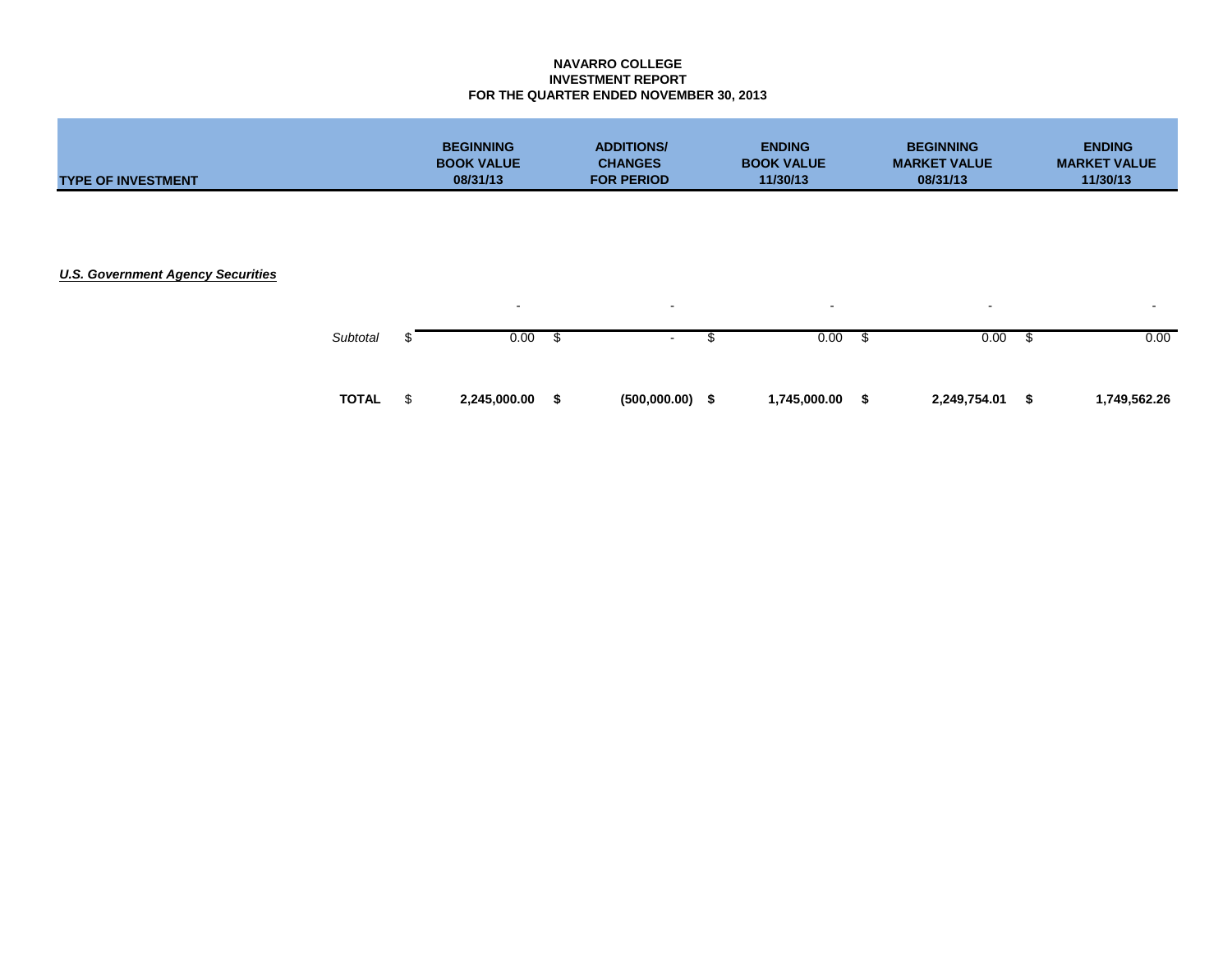### **NAVARRO COLLEGE INVESTMENT REPORT RECAP FOR THE QUARTER ENDED NOVEMBER 30, 2013**

#### **RECAP OF INVESTMENTS BY FUND**

| <b>TYPE OF INVESTMENT</b>                                                                                    |      | <b>ENDING</b><br><b>BOOK VALUE</b><br>08/31/13 | <b>Educational and</b><br><b>General Fund</b> | <b>Debt Service</b><br><b>Fund</b> | <b>Auxiliary</b><br><b>Fund</b> | Agency<br><b>Fund</b> | <b>Plant</b><br><b>Fund</b> | <b>Student</b><br><b>Financial</b><br><b>Aid Fund</b> |
|--------------------------------------------------------------------------------------------------------------|------|------------------------------------------------|-----------------------------------------------|------------------------------------|---------------------------------|-----------------------|-----------------------------|-------------------------------------------------------|
| First Bank & Trust Co. - CD #5007088<br>First Bank & Trust Co. - CD #5006220<br>Prosperity Bank-CD#730010576 |      | 145,000.00<br>100,000.00<br>500,000.00         | 145,000.00<br>100,000.00<br>500,000.00        |                                    |                                 |                       |                             |                                                       |
| Prosperity Bank-CD#730010577<br>City National Bank-CD#3006358430<br>State Farm - CD #3055051959              |      | 500,000.00<br>250,000.00<br>150,000.00         | 500,000.00<br>250,000.00<br>150,000.00        |                                    |                                 |                       |                             |                                                       |
| State Farm - CD #1019063147                                                                                  |      | 100,000.00                                     |                                               |                                    | 100,000.00                      |                       |                             |                                                       |
|                                                                                                              | - \$ | 1,745,000.00 \$                                | 1,645,000.00 \$                               | 0.00~\$                            | 100,000.00 \$                   | $0.00$ \$             | $0.00$ \$                   | 0.00                                                  |
| November 30, 2013 Benchmark Rates:                                                                           |      |                                                |                                               |                                    |                                 |                       |                             |                                                       |
| <b>TexStar Local Government Investment Service</b>                                                           |      | 0.0405%                                        |                                               |                                    |                                 |                       |                             |                                                       |
| Rates and market values are from the November 30, 2013 The<br><b>Wall Street Journal</b>                     |      |                                                |                                               |                                    |                                 |                       |                             |                                                       |
| <b>Federal Funds Rate</b>                                                                                    |      | 0.2800%                                        |                                               |                                    |                                 |                       |                             |                                                       |
| Merrill Lynch Ready Assets Trust                                                                             |      | 0.0000%                                        |                                               |                                    |                                 |                       |                             |                                                       |
| Treasury Bill - 26 weeks                                                                                     |      | 0.1050%                                        |                                               |                                    |                                 |                       |                             |                                                       |
| Certificates of Deposit - Six Months                                                                         |      | 0.0000%                                        |                                               |                                    |                                 |                       |                             |                                                       |

We, the investment officers of Navarro College District, swear that, to the best of our knowledge, this report displays Navarro College's investment portfolio as of November 30, 2013. We further swear that transactions inv investment portfolio are in compliance with Navarro College's Investment Policy and Strategy and the provisions of the Public Funds Investment Act, Chapter 2256, and amendments of the Texas Government Code.

**Prepared by:** Date Investment Officer

Date Chief Accountant Date investment Officer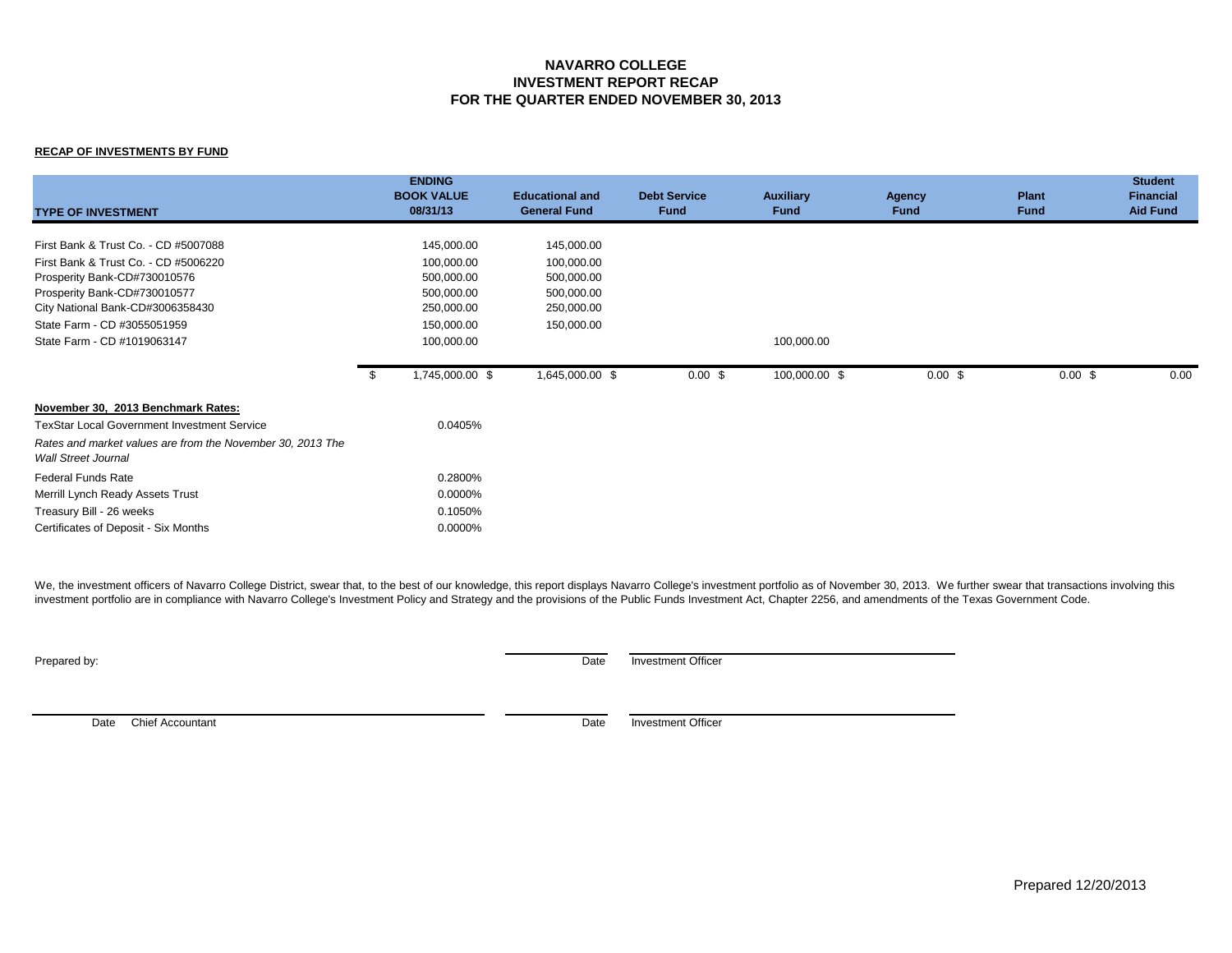# **NAVARRO COLLEGE INVESTMENT PORTFOLIO MATURITY SCHEDULE FOR THE QUARTER ENDED NOVEMBER 30, 2013**

| <b>MATURITY</b>      |    |                                  |                                                    |    |                              |  |                                   |  |                          |  |  |
|----------------------|----|----------------------------------|----------------------------------------------------|----|------------------------------|--|-----------------------------------|--|--------------------------|--|--|
| <b>Fiscal Year</b>   |    | <b>1st Quarter</b><br>Sept - Nov | 2nd Quarter<br>Dec - Feb                           |    | 3rd Quarter<br>Mar - May     |  | <b>4th Quarter</b><br>Jun - Aug   |  | <b>Total Amount</b>      |  |  |
| 2014<br>2015<br>2016 | \$ | 850,000.00                       | $\blacksquare$<br>$\blacksquare$<br>$\blacksquare$ |    | 645,000.00<br>$\blacksquare$ |  | 250,000.00<br>-<br>$\blacksquare$ |  | 895,000.00<br>850,000.00 |  |  |
| <b>Total</b>         | \$ | 850,000.00 \$                    | $\blacksquare$                                     | \$ | 645,000.00 \$                |  | 250,000.00 \$                     |  | 1,745,000.00             |  |  |